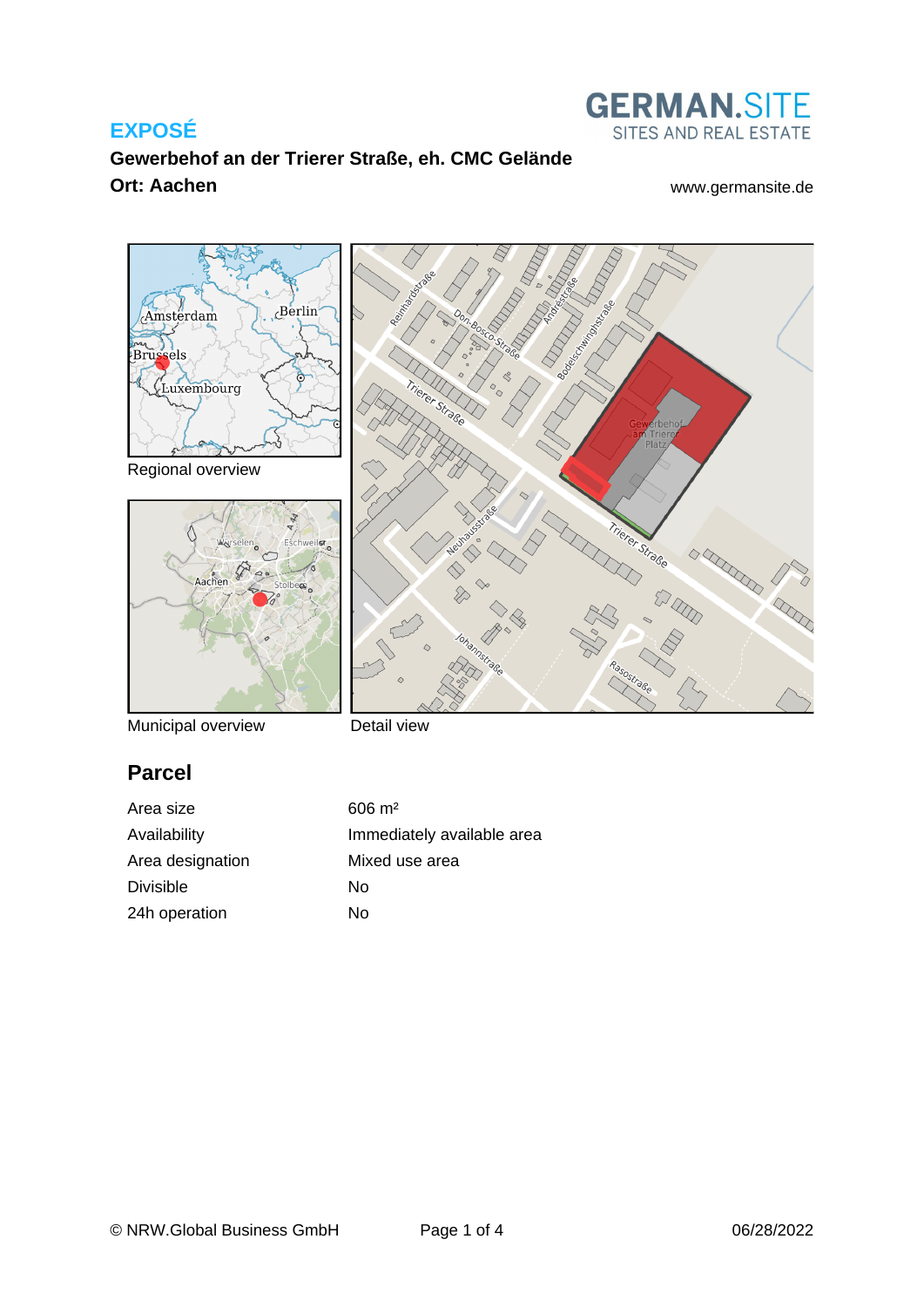## **EXPOSÉ**



**Gewerbehof an der Trierer Straße, eh. CMC Gelände Ort: Aachen** [www.germansite.de](http://www.germansite.de)

## **Details on commercial zone**

Area type GE / MI

## **Links**

<https://www.gistra.de>



Erreichbarkeit in 20 Minuten: 773.000 Einwohner

# **Transport infrastructure**

| Freeway | A44               | 0.7 km |
|---------|-------------------|--------|
| Airport | Maastricht-Aachen | 50 km  |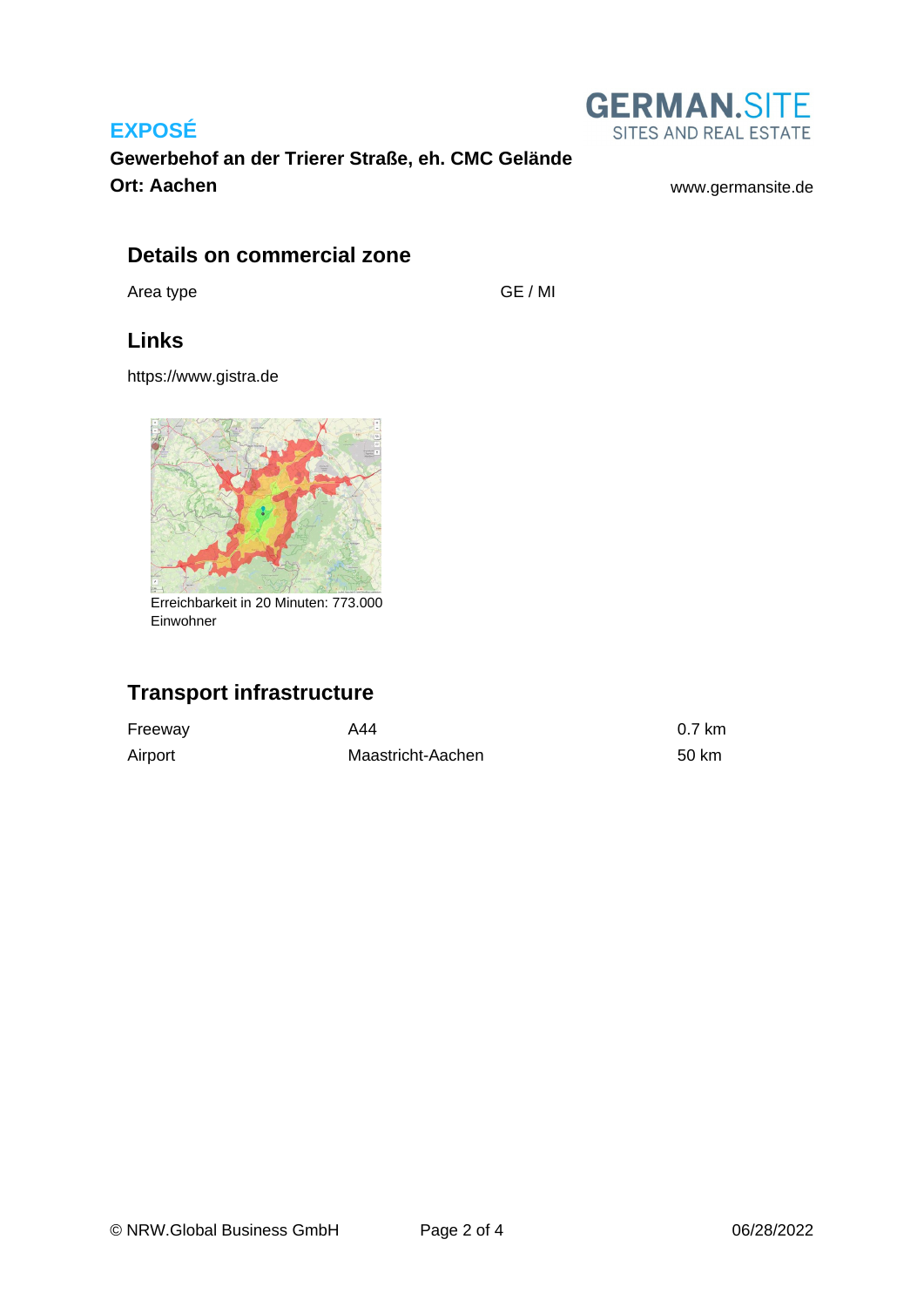# **EXPOSÉ Gewerbehof an der Trierer Straße, eh. CMC Gelände Ort: Aachen** [www.germansite.de](http://www.germansite.de)



## **Information about Aachen**

Aachen's successful economy is indicated by the number of high-tech companies within the region. It would be difficult to find such a concentration and variety of technical and scientific potential in any other region of Europe. Research and instruction at the highest level are provided by five centres of higher education, including the world famous RWTH Aachen University. In addition Aachen has four Fraunhofer Institutes and the largest university clinic in Europe.